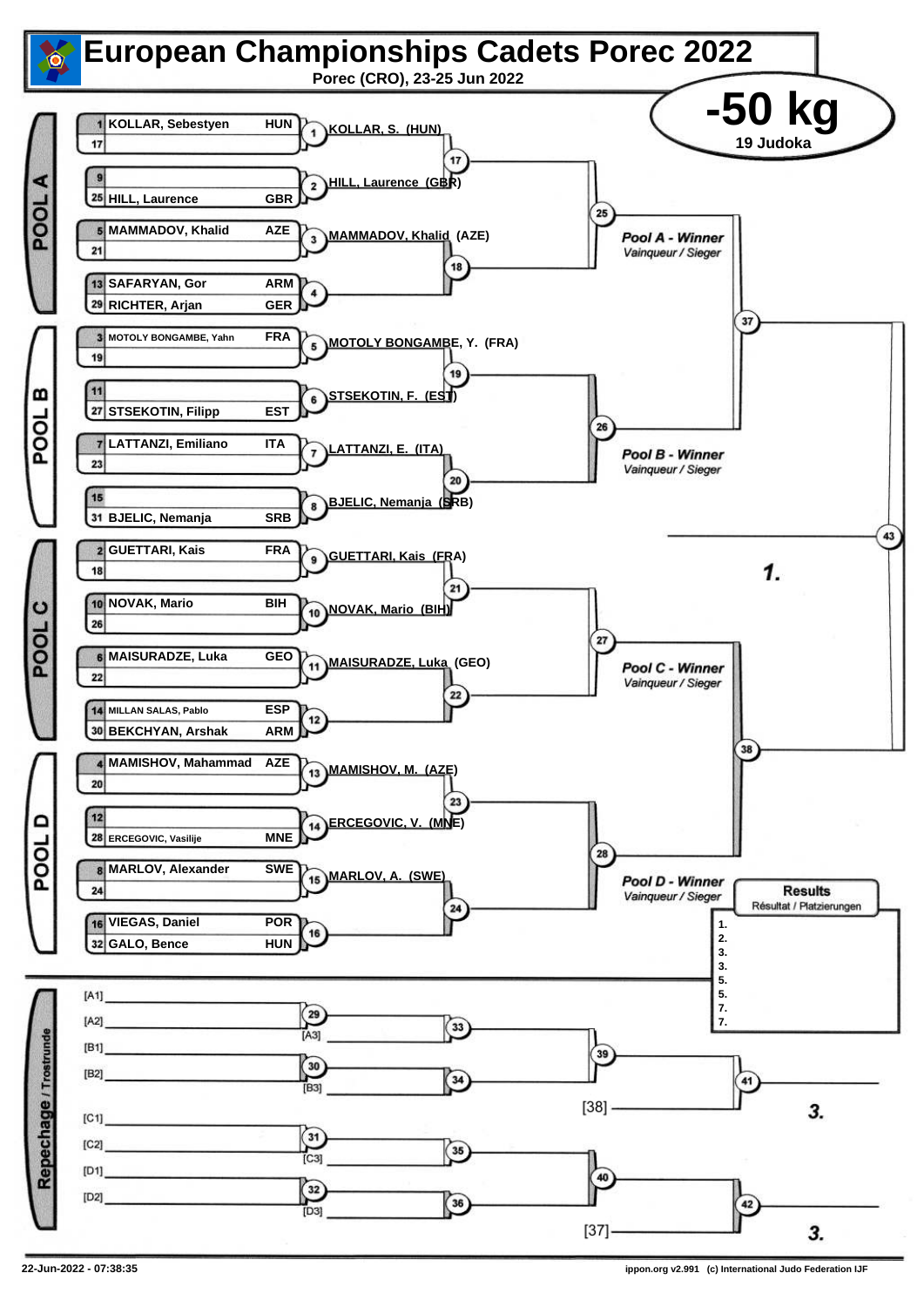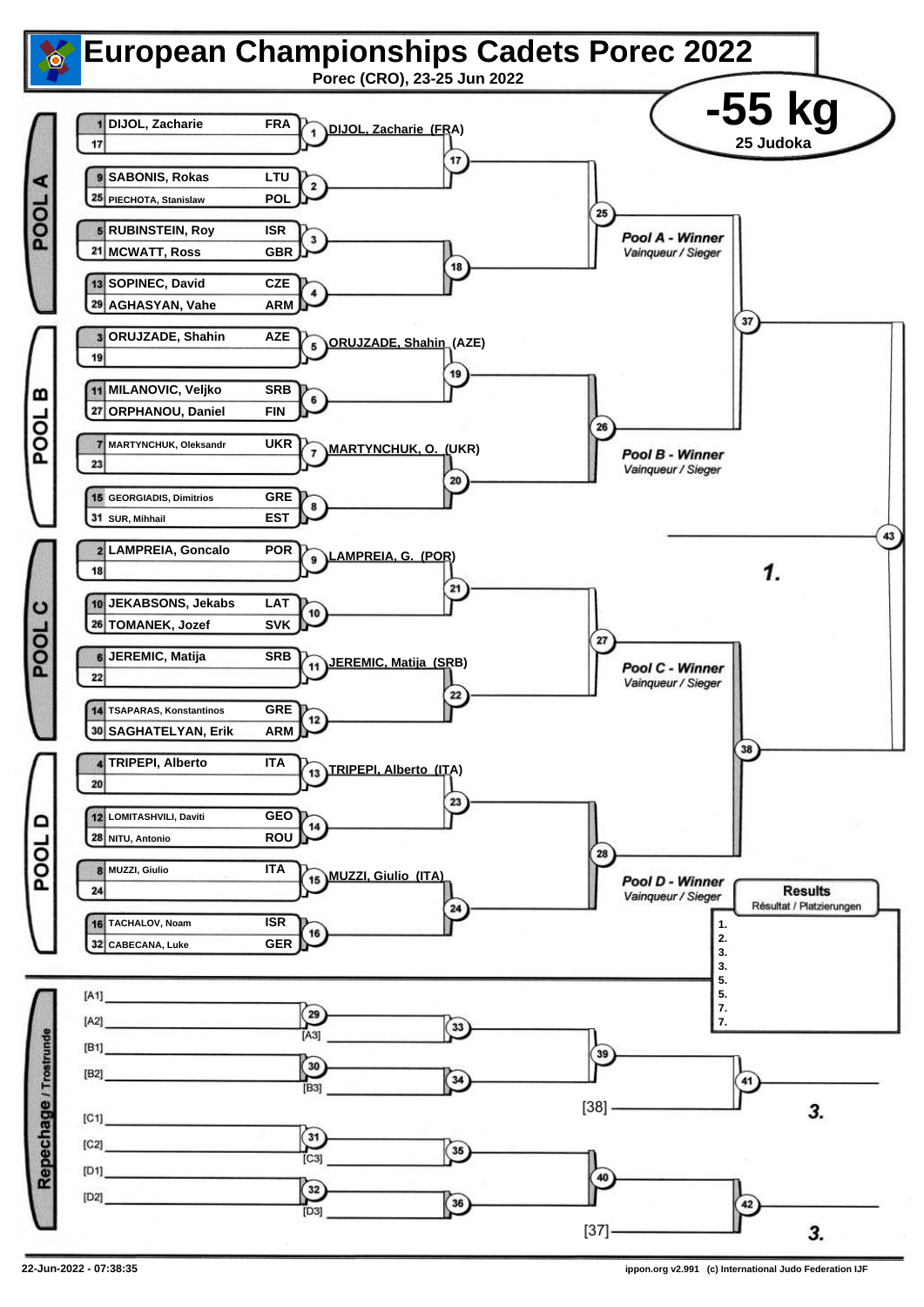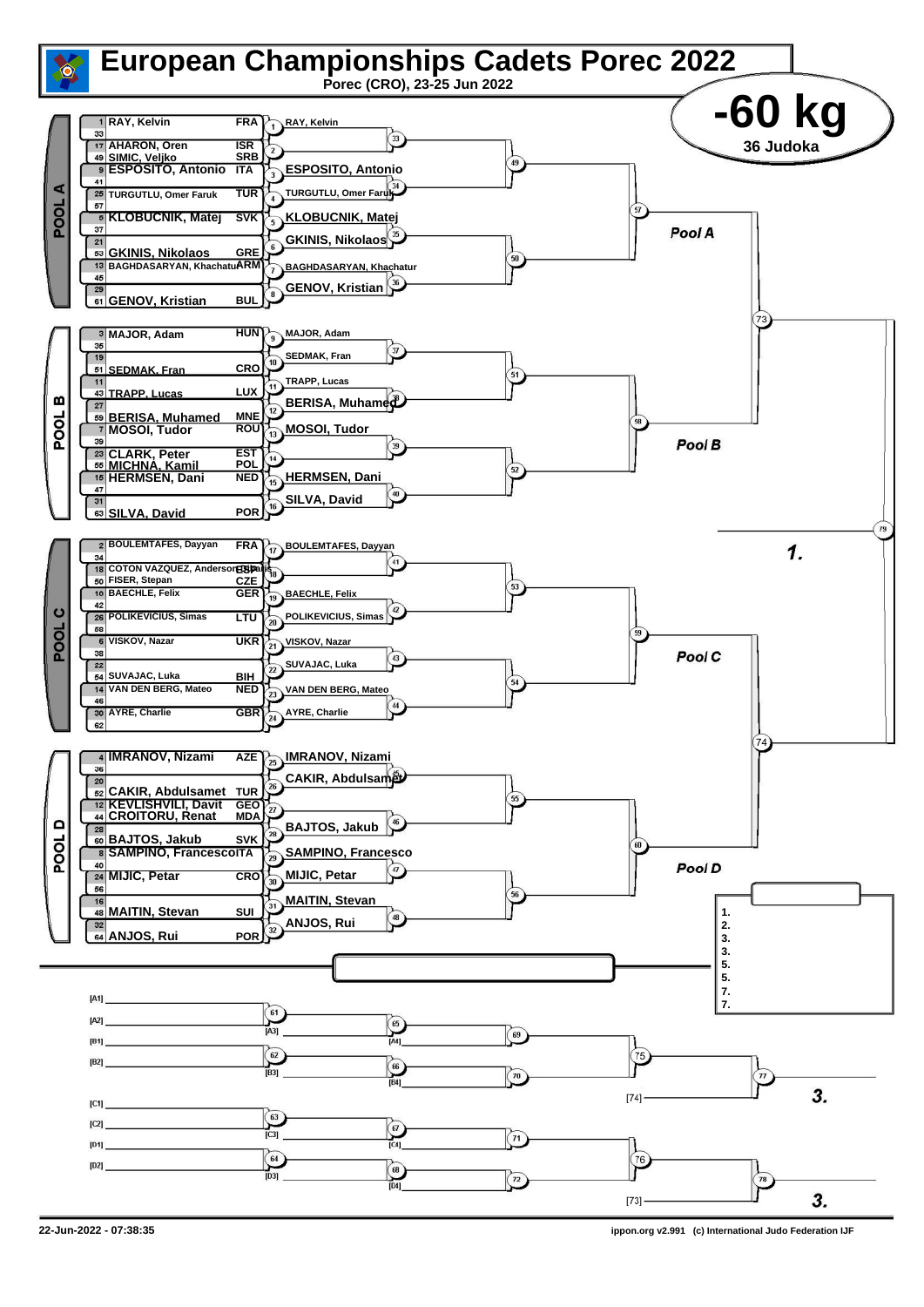

**<sup>22-</sup>Jun-2022 - 07:38:35 ippon.org v2.991 (c) International Judo Federation IJF**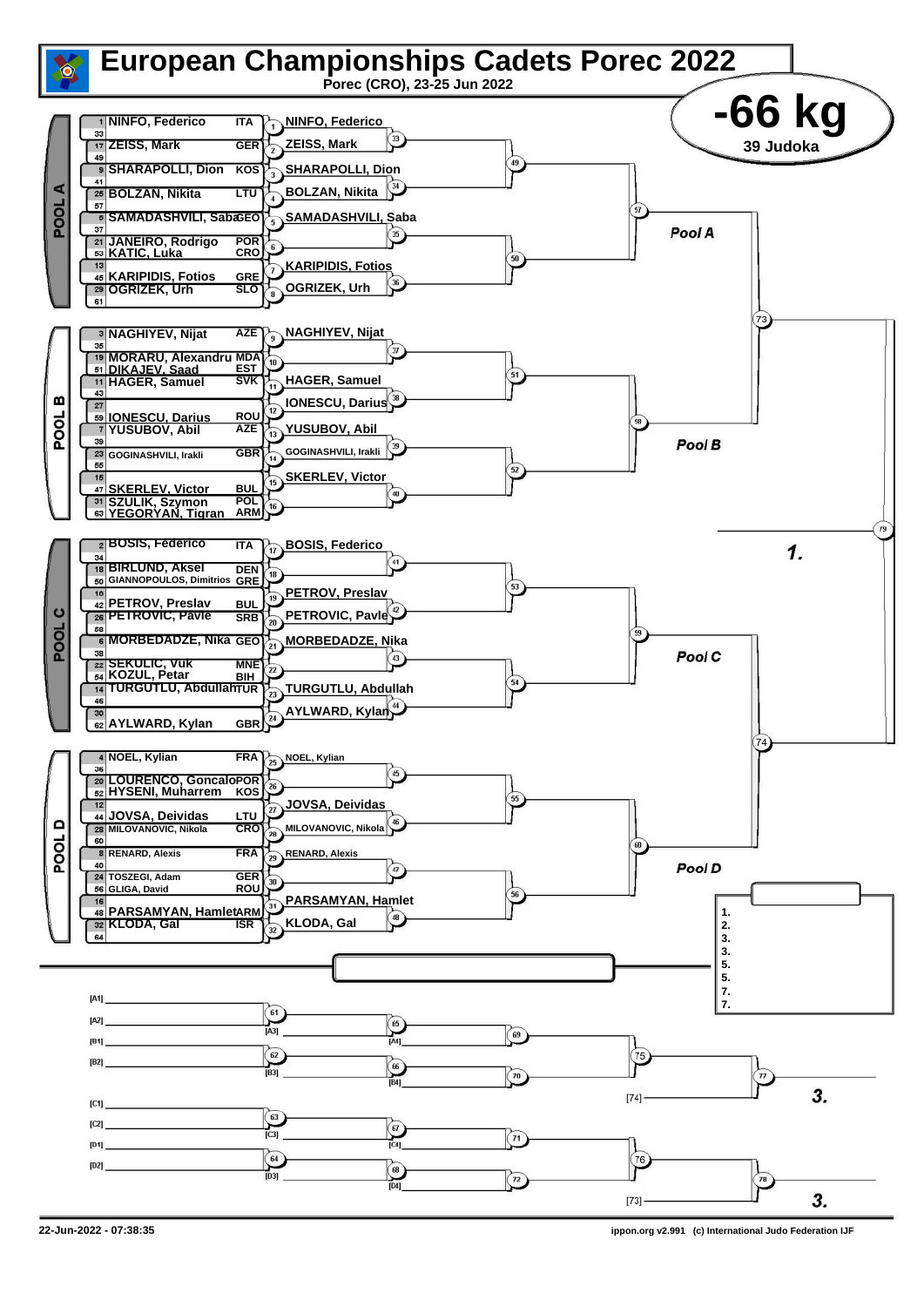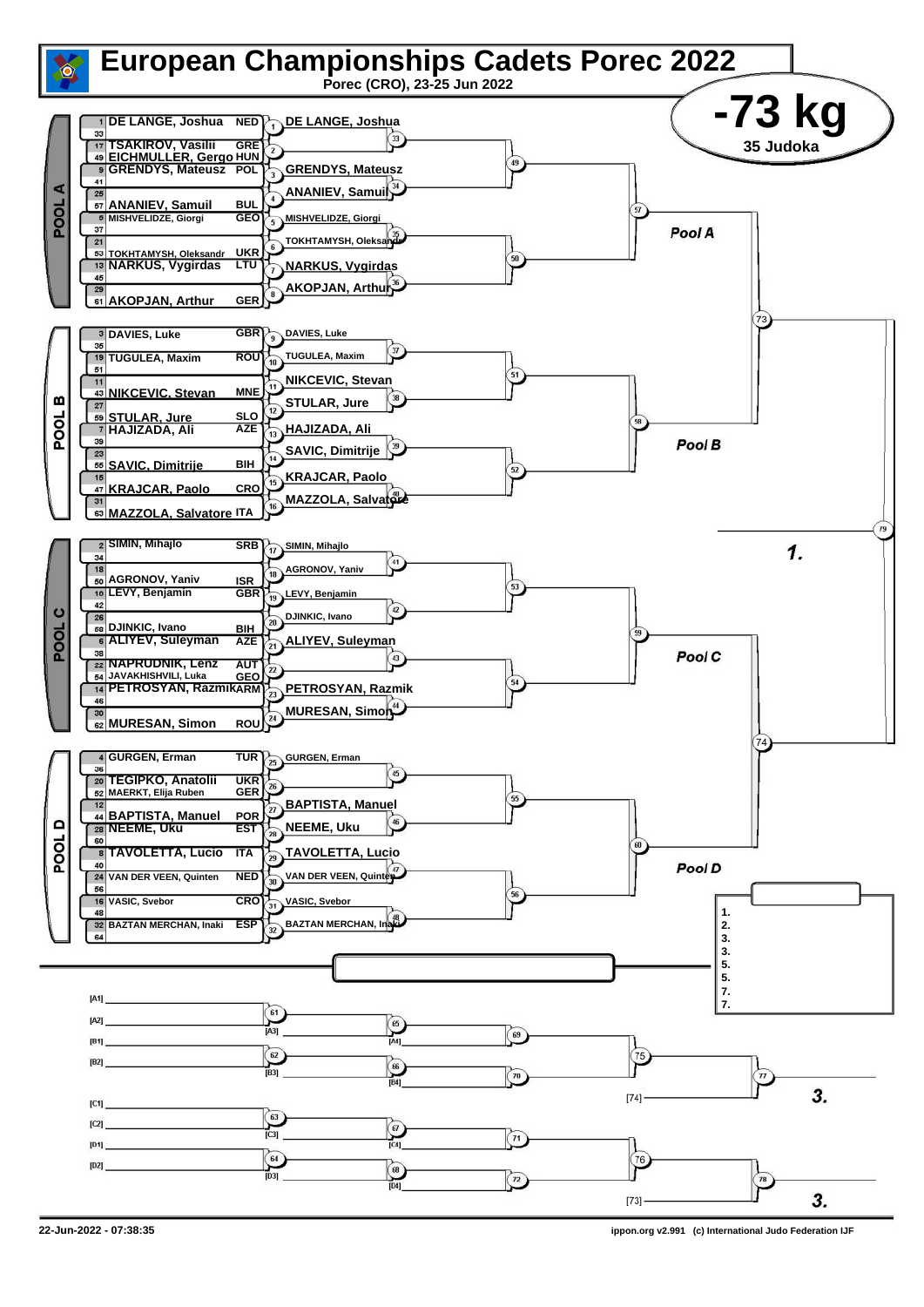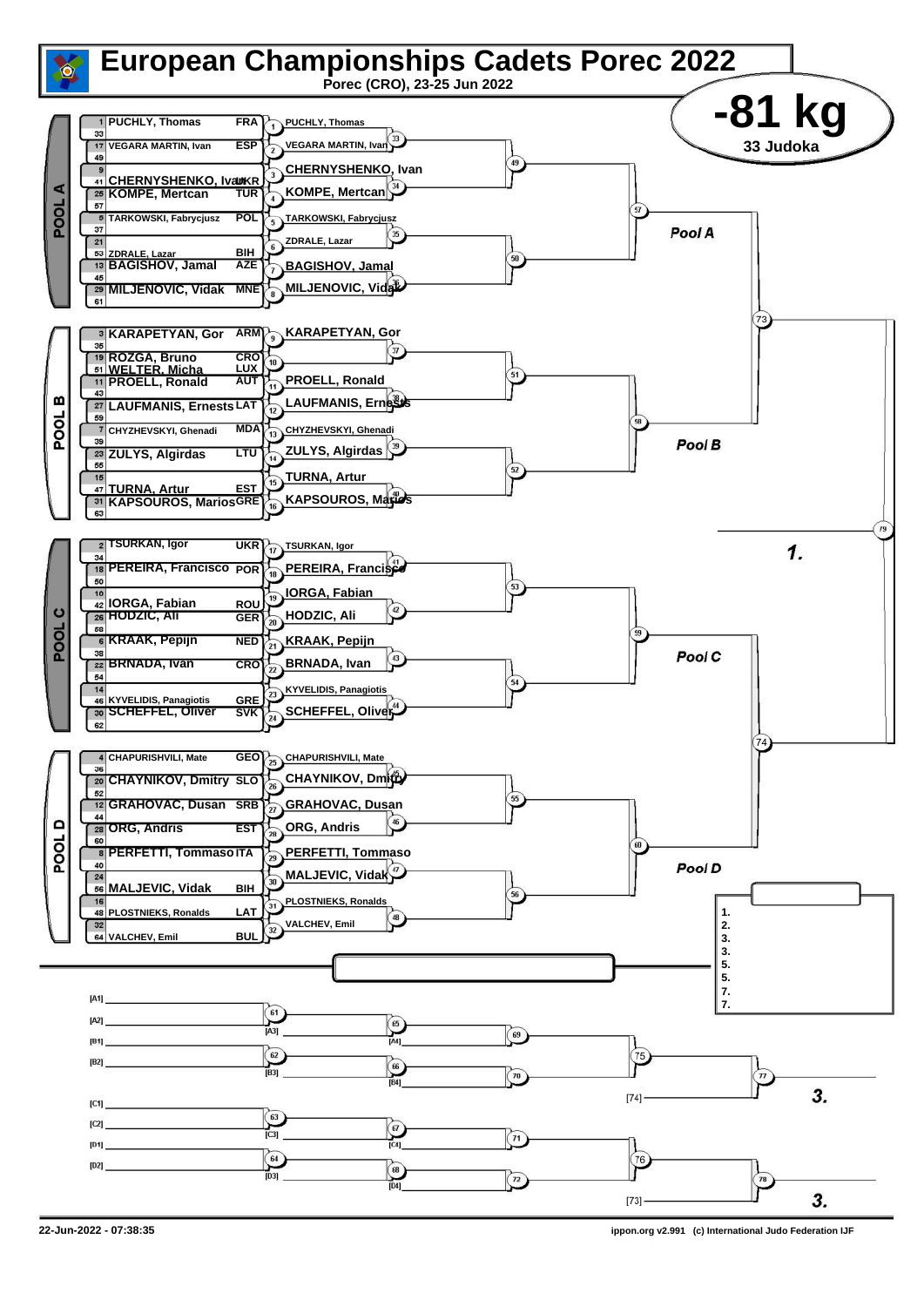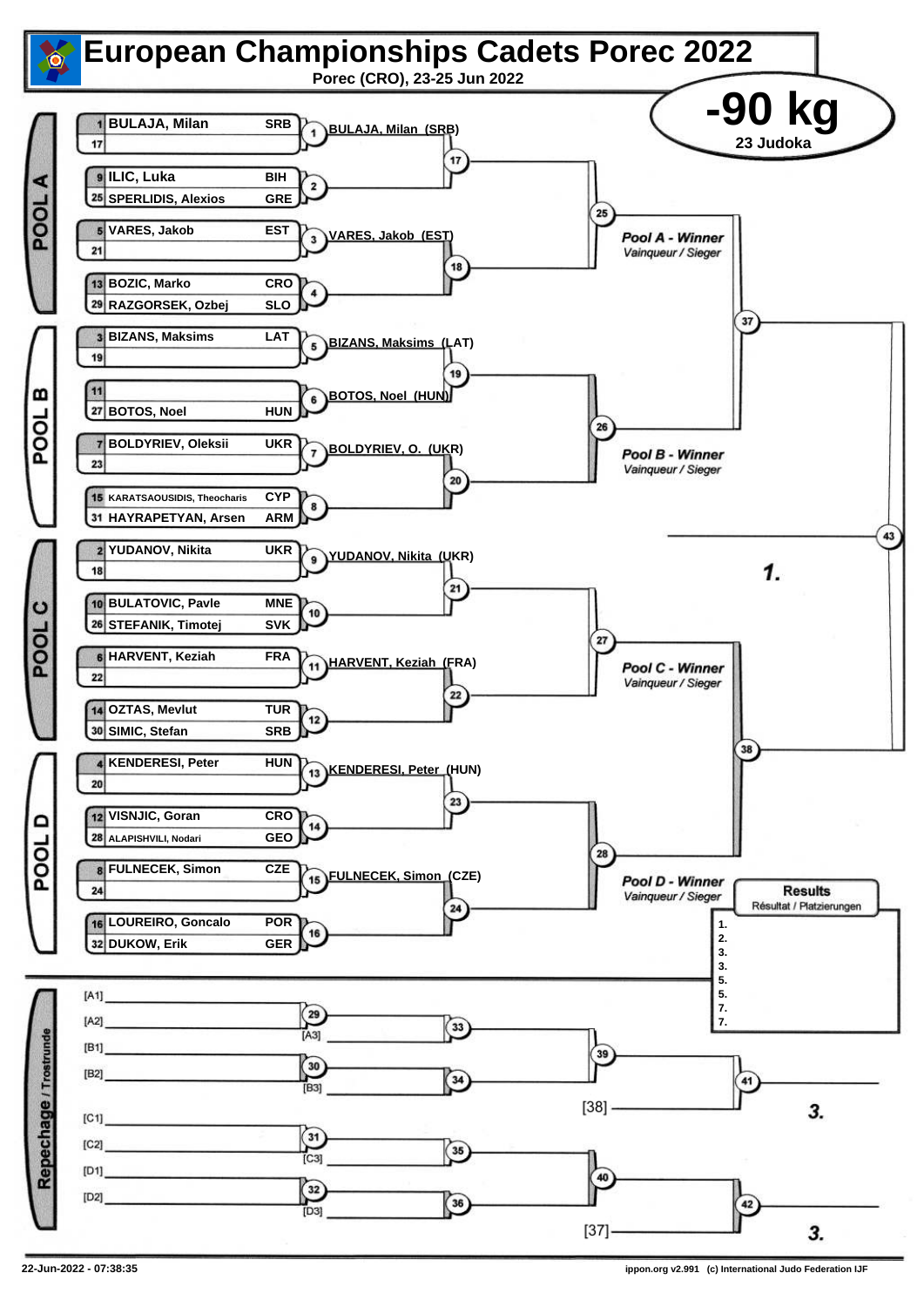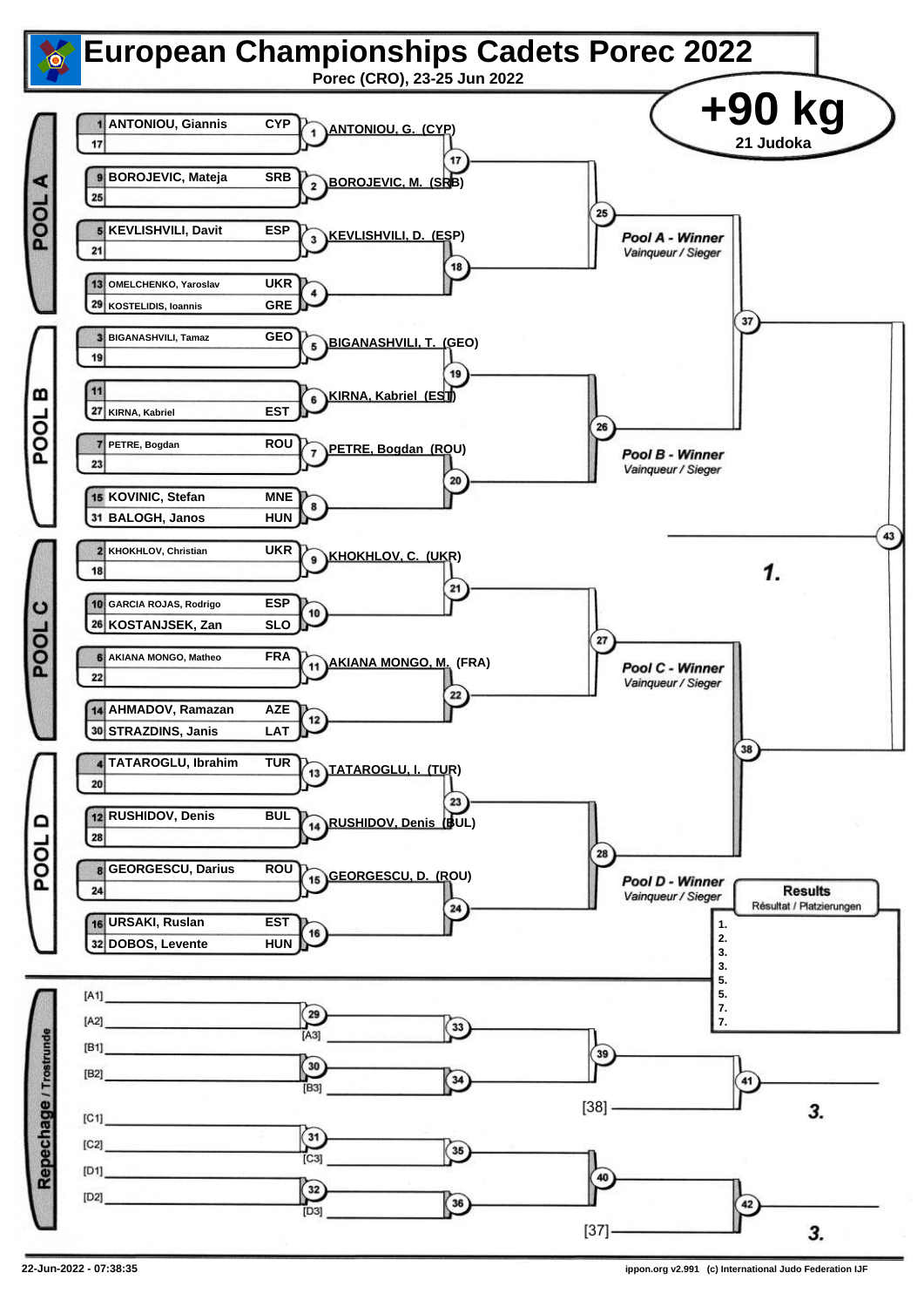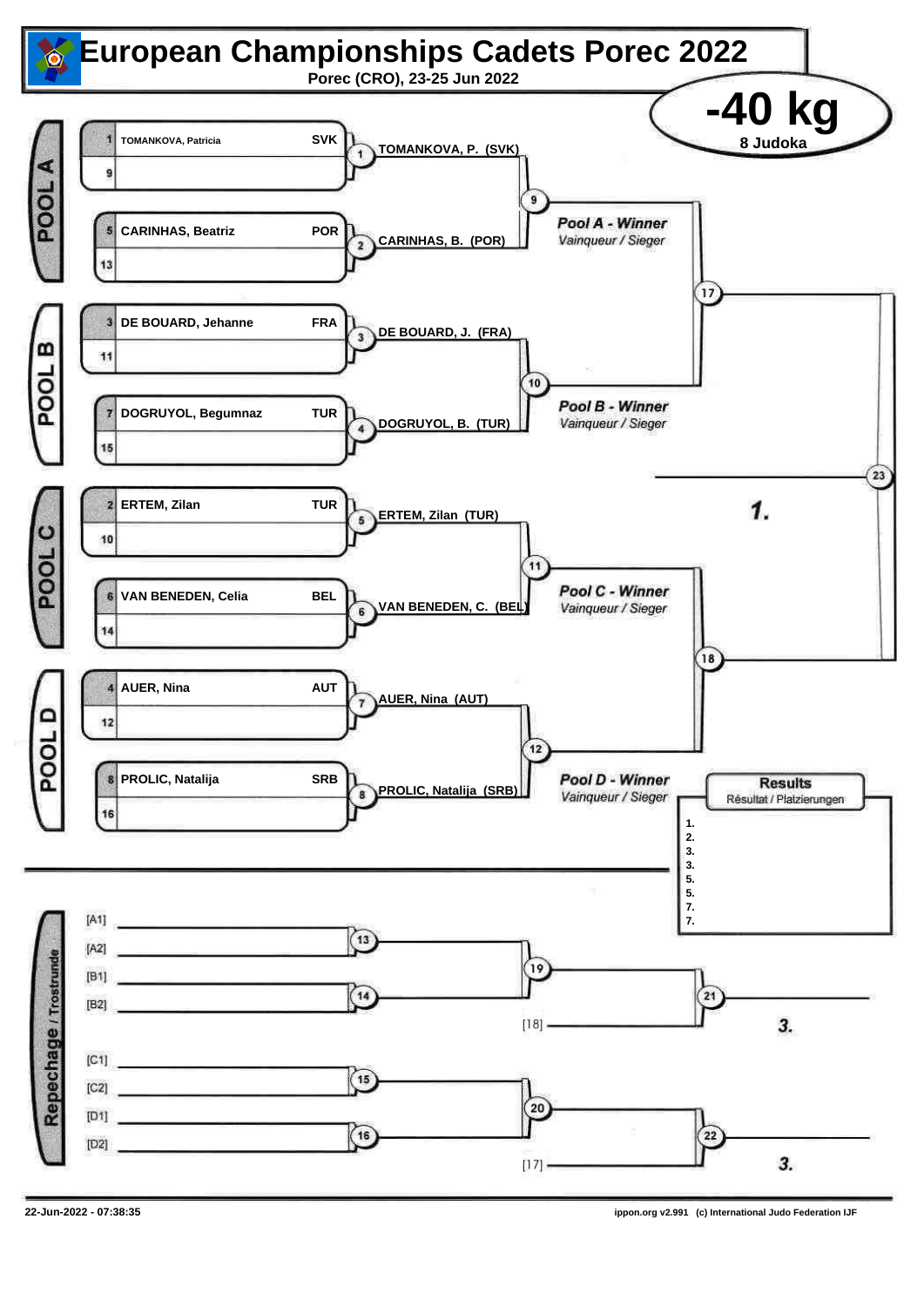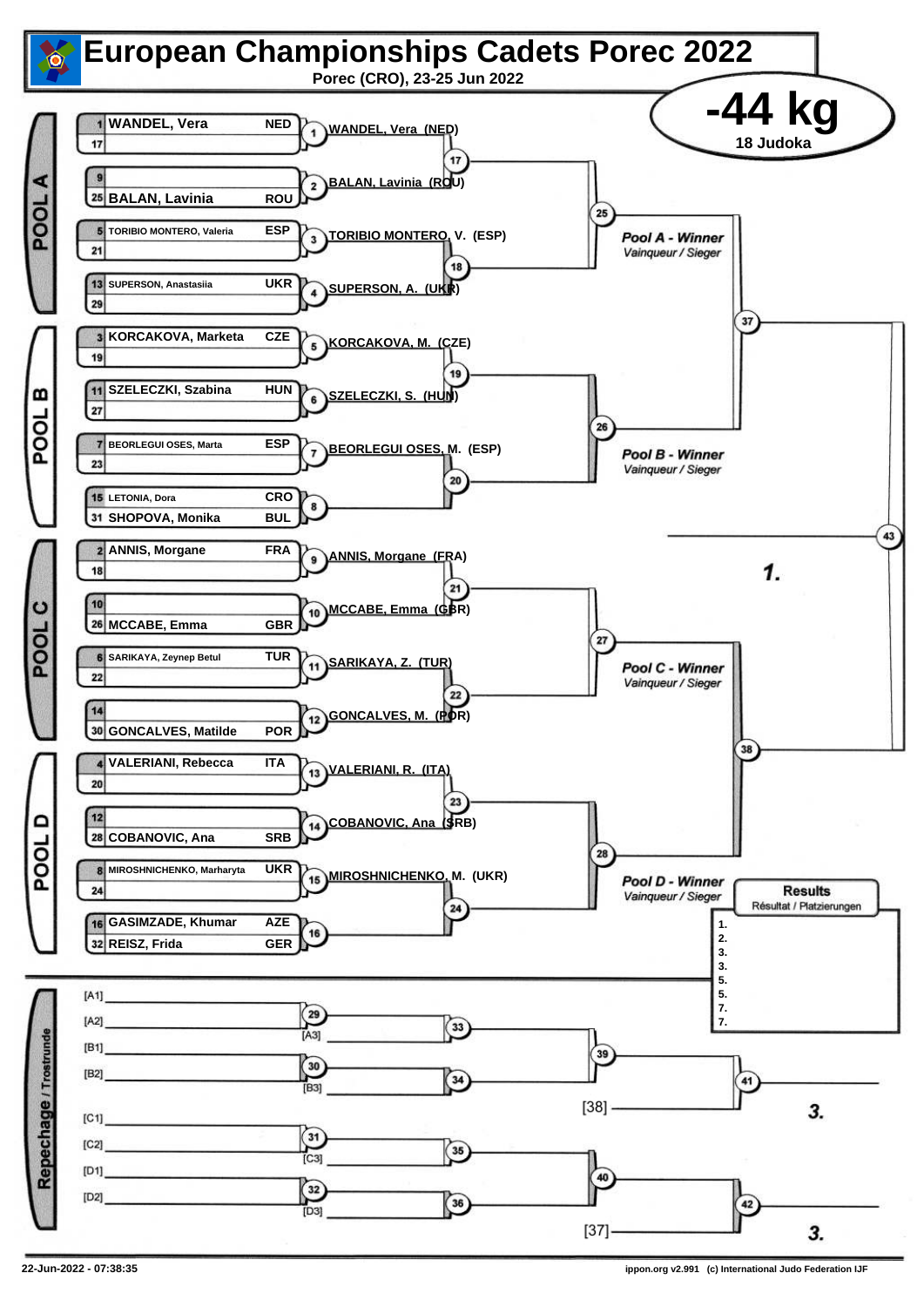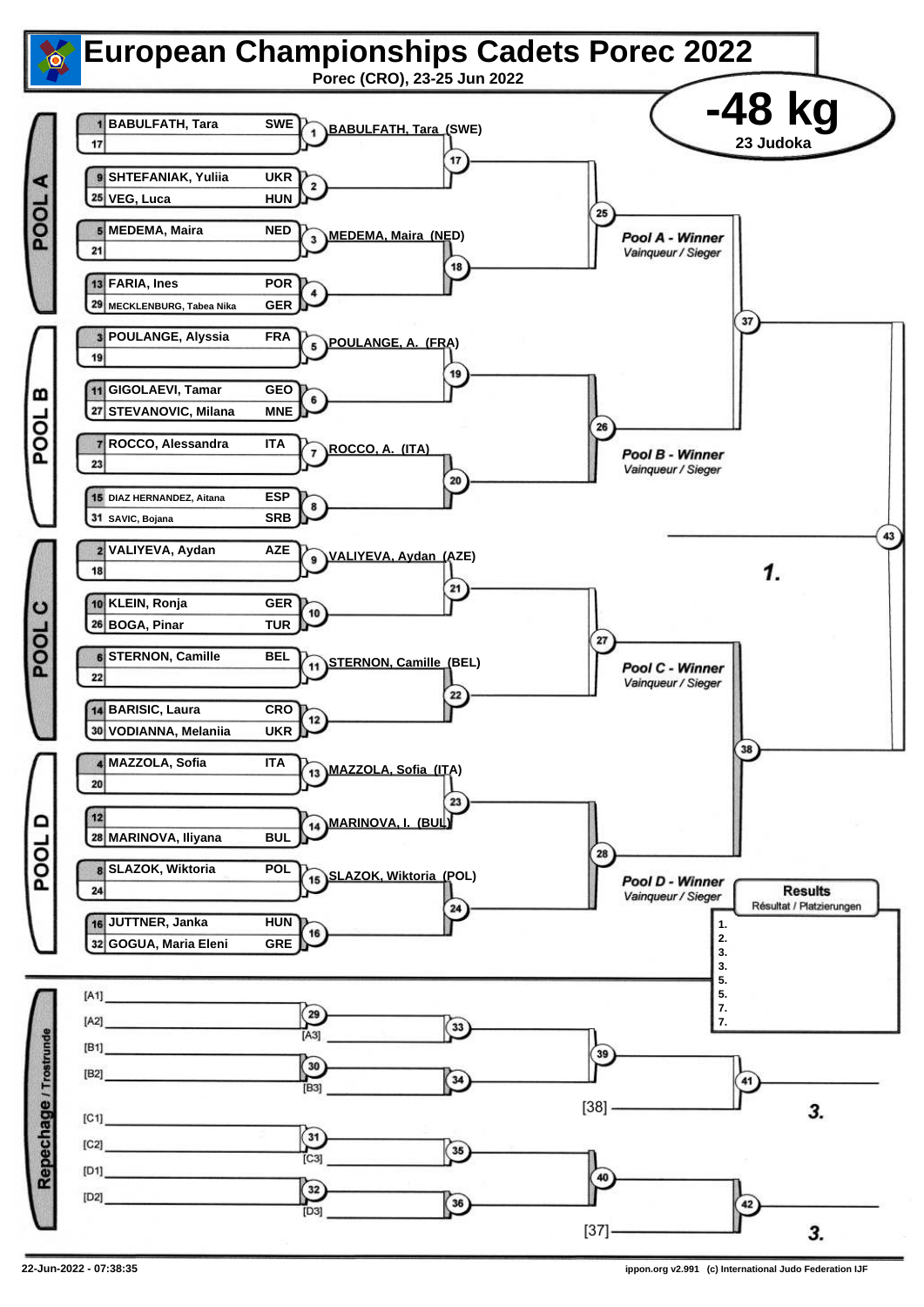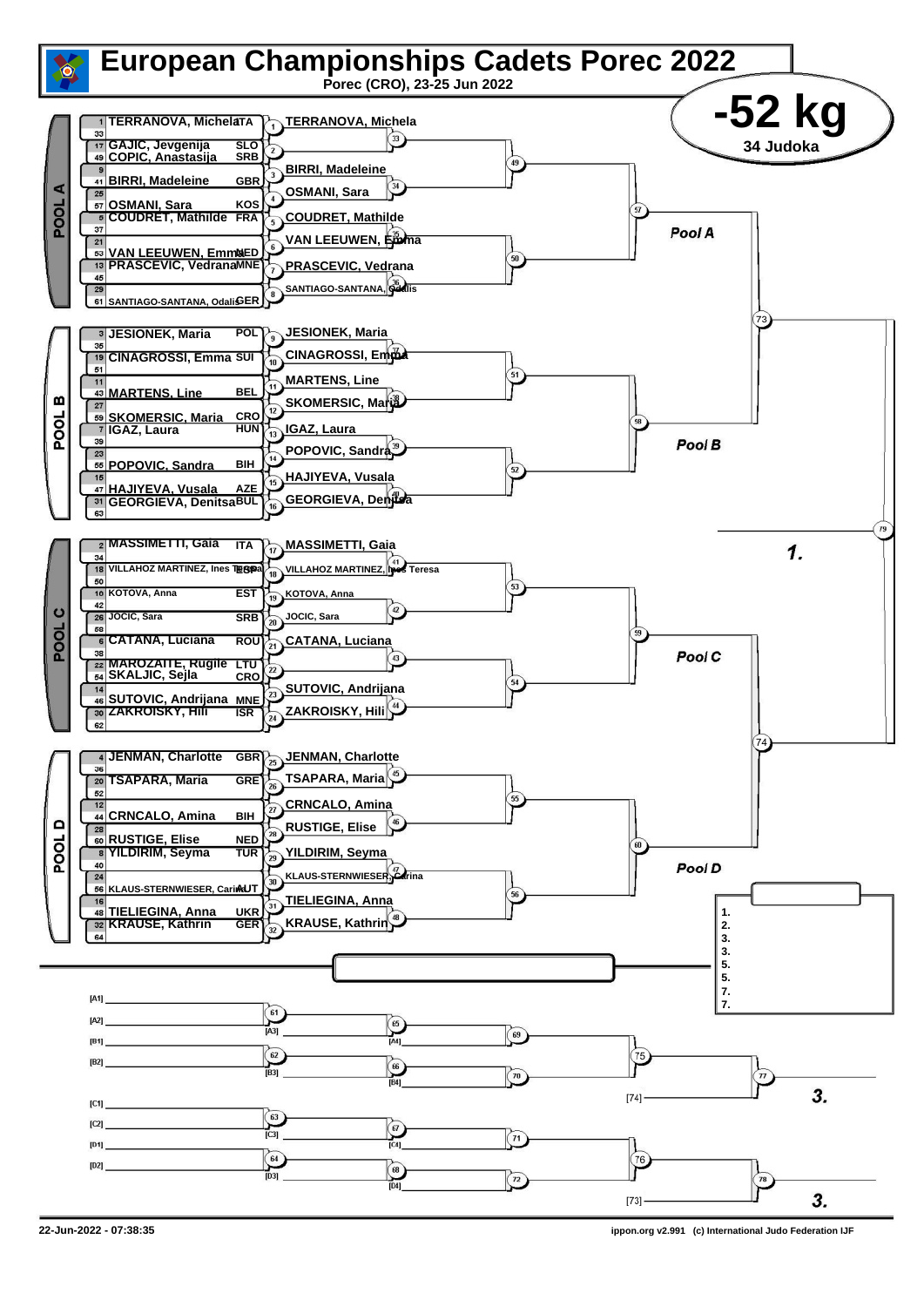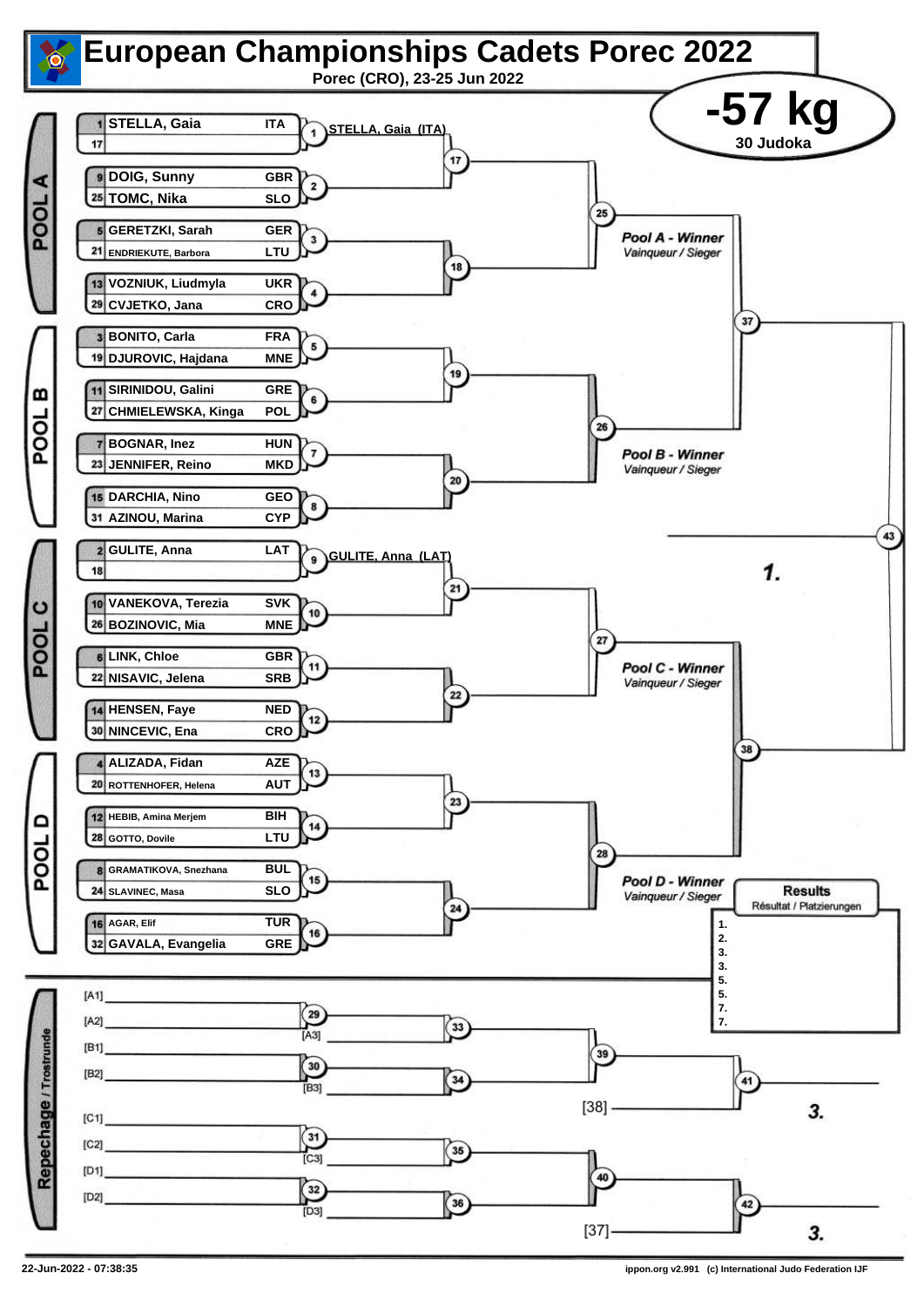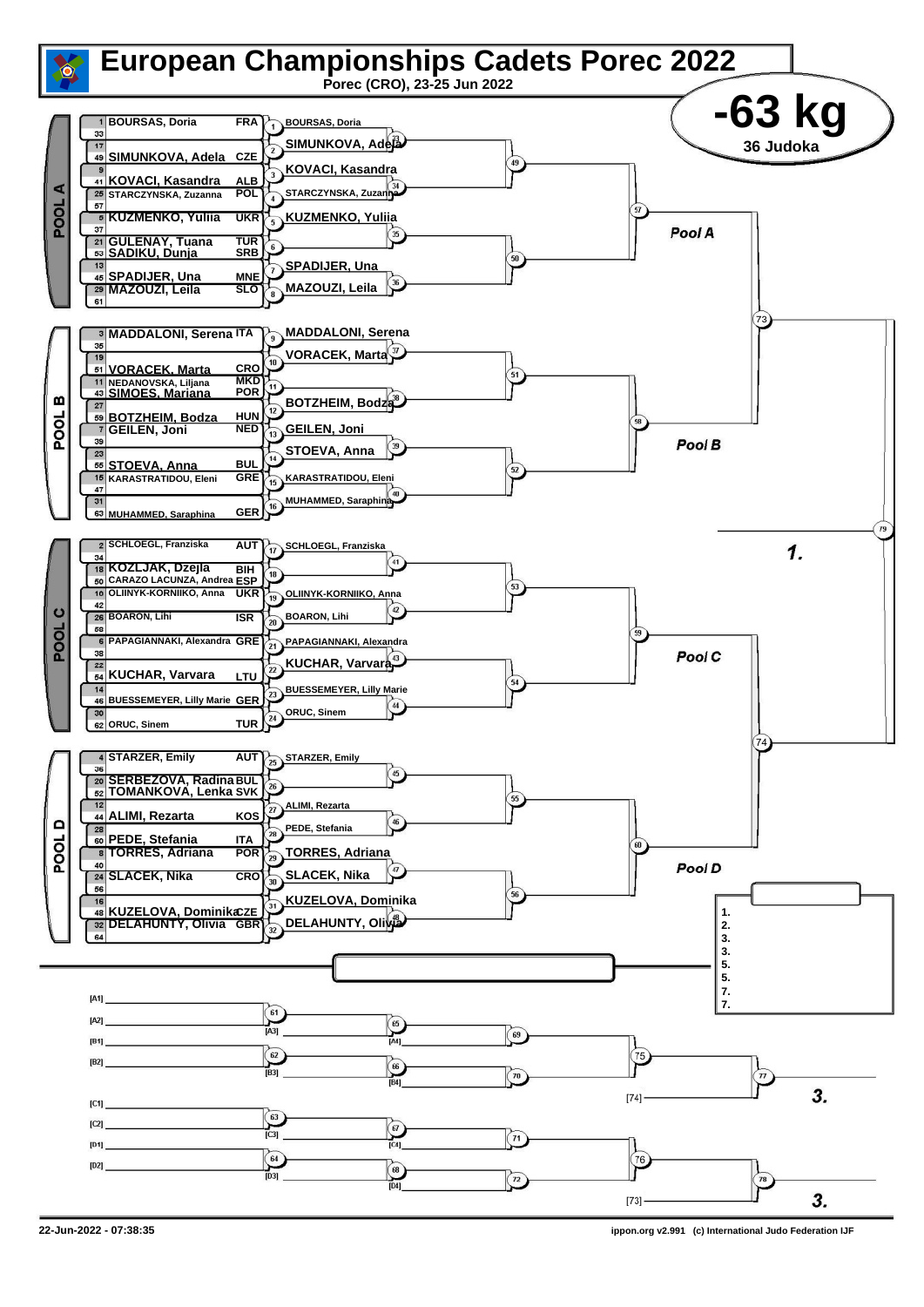